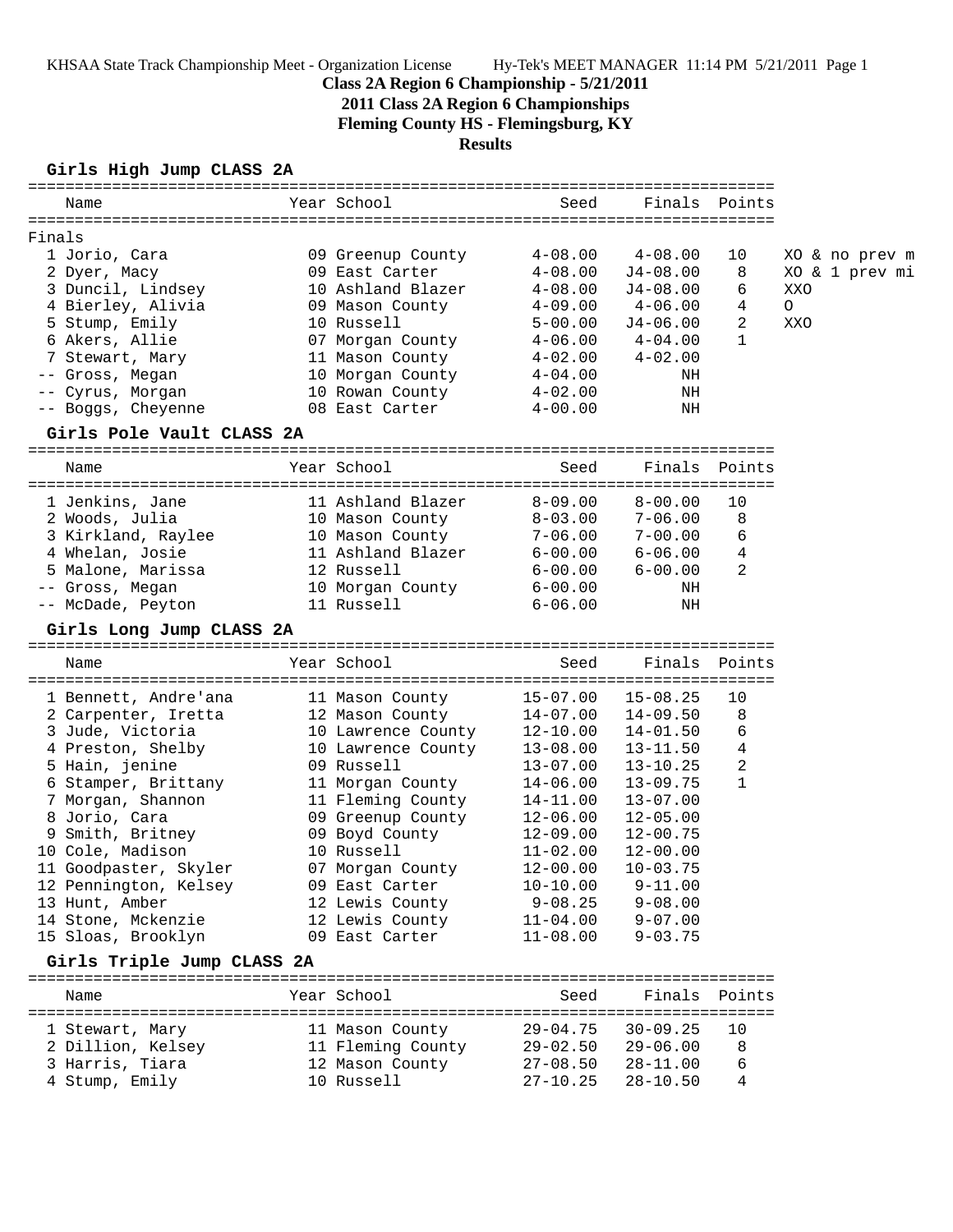### **Class 2A Region 6 Championship - 5/21/2011**

**2011 Class 2A Region 6 Championships**

**Fleming County HS - Flemingsburg, KY**

### **Results**

#### **....Girls Triple Jump CLASS 2A**

| 5 Jude, Victoria      | 10 Lawrence County | $26 - 06.00$ | $28 - 04.75$ | - 2.         |
|-----------------------|--------------------|--------------|--------------|--------------|
| 6 Preston, Shelby     | 10 Lawrence County | $27 - 02.00$ | $27 - 01.50$ | $\mathbf{1}$ |
| 7 Rowe, Allison       | 12 Greenup County  | $25 - 06.00$ | $26 - 00.00$ |              |
| 8 Kiser, Brianna      | 09 East Carter     | $25 - 11.00$ | $24 - 09.25$ |              |
| 9 Sloas, Brooklyn     | 09 East Carter     | $23 - 05.00$ | $24 - 05.00$ |              |
| 10 Little, Alisha     | 09 Russell         | $25 - 04.25$ | $23 - 09.00$ |              |
| -- Goodpaster, Skyler | 07 Morgan County   | $21 - 00.00$ | ND           |              |
| -- Hunt, Amber        | 12 Lewis County    | $15 - 05.00$ | ND           |              |
|                       |                    |              |              |              |

#### **Girls Shot Put CLASS 2A**

|   | Name                                                        |  | Year School       | Seed                                        | Finals Points                    |                |  |  |
|---|-------------------------------------------------------------|--|-------------------|---------------------------------------------|----------------------------------|----------------|--|--|
|   | =================================<br>1 Morant, Kirsten      |  | 12 East Carter    | ===========================<br>$32 - 07.50$ | ================<br>$32 - 07.25$ | 10             |  |  |
|   | 2 Irwin, Cara                                               |  | 11 Mason County   | 29-08.00                                    | $29 - 10.00$                     | 8              |  |  |
|   | 3 Jent, Kelsey                                              |  | 10 Fleming County | 30-09.00                                    | $29 - 04.00$                     | 6              |  |  |
|   | 4 Kenser, Morgan                                            |  | 10 Boyd County    | 30-10.50                                    | $28 - 09.00$                     | 4              |  |  |
|   |                                                             |  | 10 East Carter    | $27 - 07.00$                                | $25 - 06.00$                     | $\overline{2}$ |  |  |
|   | 5 Steele, Kerie                                             |  |                   |                                             |                                  | 1              |  |  |
|   | 6 Thompson, Lauren                                          |  | 12 Russell        | 23-01.00                                    | $24 - 10.50$                     |                |  |  |
|   | 7 Burrell, Amari                                            |  | 11 Fleming County | $25 - 09.00$                                | $24 - 01.00$                     |                |  |  |
|   | 8 McCollough, Erica                                         |  | 09 Boyd County    | 25-00.00                                    | $21 - 05.50$                     |                |  |  |
| 9 | Dunaway, Mackenzie                                          |  | 10 Greenup County | $20 - 04.00$                                | $20 - 11.00$                     |                |  |  |
|   | 10 McDade, Peyton                                           |  | 11 Russell        | 22-07.00                                    | $20 - 07.25$                     |                |  |  |
|   | 11 Bradford, Ashley                                         |  | 12 Lewis County   | $20 - 02.00$                                | $20 - 01.25$                     |                |  |  |
|   | 12 Lester, Bri                                              |  | 10 Mason County   | $22 - 10.00$                                | $19 - 04.75$                     |                |  |  |
|   | 13 Harlow, Kayla                                            |  | 08 Lewis County   | 19-08.50                                    | $19 - 03.00$                     |                |  |  |
|   | 14 Rowe, Allison                                            |  | 12 Greenup County | $20 - 00.00$                                | $18 - 07.00$                     |                |  |  |
|   | 15 Ferguson, Kelley                                         |  | 08 Morgan County  | $21 - 00.00$                                | $18 - 02.25$                     |                |  |  |
|   | 16 Goodpaster, Dakota                                       |  | 08 Morgan County  | $16 - 00.00$                                | $16 - 04.00$                     |                |  |  |
|   | Girls Discus Throw CLASS 2A<br>============================ |  |                   |                                             |                                  |                |  |  |
|   | Name                                                        |  | Year School       | Seed                                        | Finals Points                    |                |  |  |
|   | 1 Jent, Kelsey                                              |  | 10 Fleming County | $87 - 09$                                   | $95 - 00$                        | 10             |  |  |
|   | 2 Kenser, Morgan                                            |  | 10 Boyd County    | $91 - 10$                                   | $83 - 01$                        | 8              |  |  |
|   | 3 Green, Moriah                                             |  | 09 Rowan County   | 78-01                                       | $77 - 03$                        | 6              |  |  |
|   | 4 Morant, Kirsten                                           |  | 12 East Carter    | $80 - 09$                                   | $76 - 07$                        | 4              |  |  |
|   | 5 Thompson, Lauren                                          |  | 12 Russell        | 67-06                                       | 63-03                            | $\overline{a}$ |  |  |
|   | 6 McDade, Peyton                                            |  | 11 Russell        | $57 - 06$                                   | $60 - 08$                        | $\mathbf{1}$   |  |  |
|   |                                                             |  |                   |                                             |                                  |                |  |  |

 7 Dunaway, Mackenzie 10 Greenup County 63-07 55-10 8 Lester, Bri 10 Mason County 53-01 53-09 9 Bradford, Ashley 12 Lewis County 54-06 53-01 10 Walker, Rachel 09 Boyd County 63-03 49-06 11 Ferguson, Kelley 08 Morgan County 44-00 49-04 12 Stewart, Renee  $10$  Mason County  $46-11$   $47-09$  13 McGlone, Kamryn 10 East Carter 50-04 46-06 14 Goodpaster, Dakota 08 Morgan County 40-00 45-06 15 Burrell, Amari 11 Fleming County 43-10 43-07 16 Hunt, Amber 12 Lewis County 38-01 40-02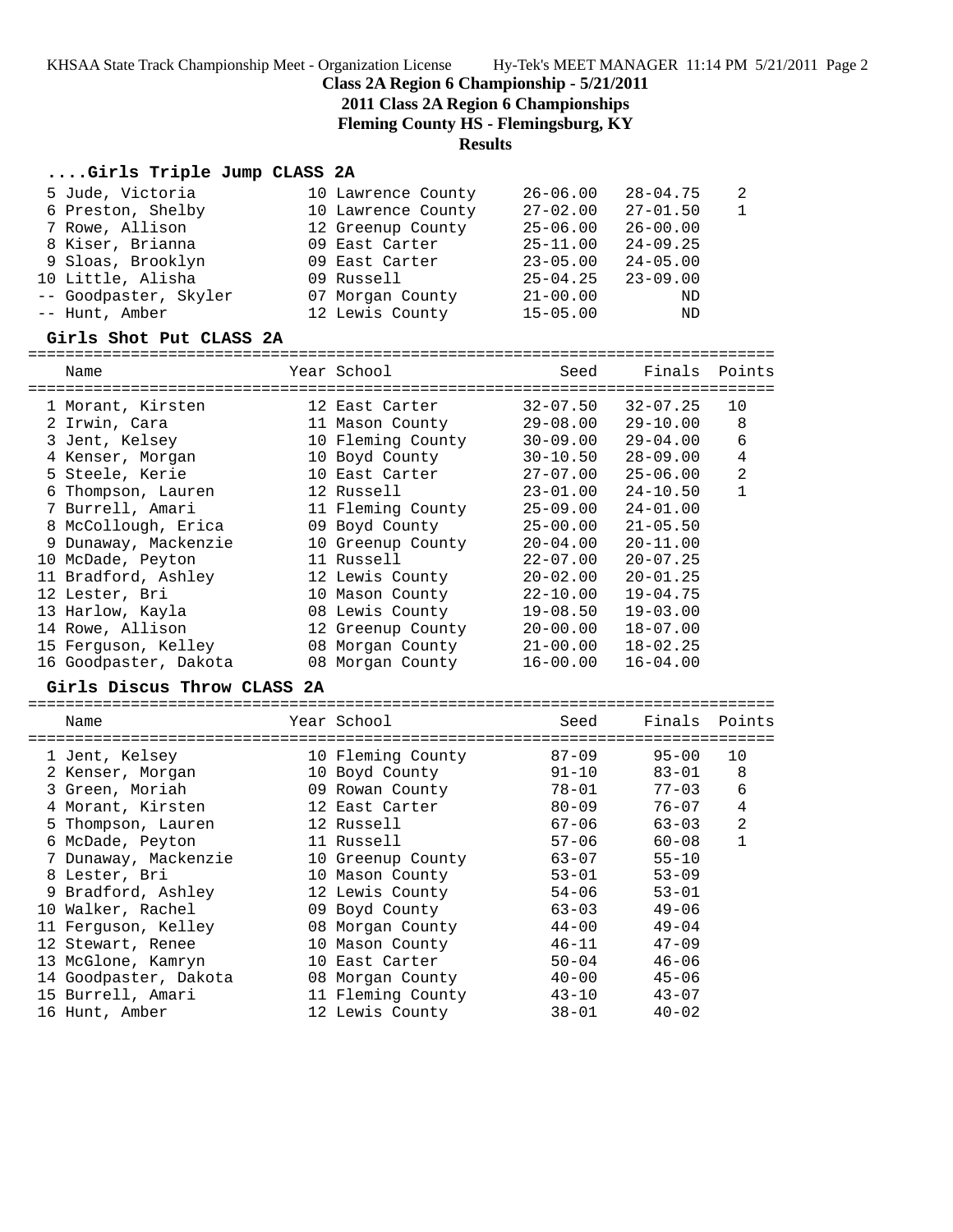# **Class 2A Region 6 Championship - 5/21/2011**

**2011 Class 2A Region 6 Championships**

**Fleming County HS - Flemingsburg, KY**

## **Results**

### **Boys High Jump CLASS 2A**

|                                         | =========================== |                                       |              |                        |                |     |                |
|-----------------------------------------|-----------------------------|---------------------------------------|--------------|------------------------|----------------|-----|----------------|
| Name                                    |                             | Year School                           | Seed         | Finals                 | Points         |     |                |
| 1 Linthicum, Dustin                     |                             | 11 Greenup County                     | $6 - 04.00$  | $6 - 02.00$            | 10             |     |                |
| 2 O'Brian, Turner                       |                             | 12 Lawrence County                    | $6 - 02.00$  | $5 - 10.00$            | 8              | O   |                |
| 3 Whitt, Caleb                          |                             | 11 West Carter                        | $5 - 08.00$  | $J5 - 10.00$           | 6              | XO  |                |
| 4 Harper, Corey                         |                             | 12 Morgan County                      | $6 - 00.00$  | $J5-10.00$             | 4              | XXO |                |
| 5 Buttry, Alston                        |                             | 09 Rowan County                       | $6 - 00.00$  | $5 - 08.00$            | 2              |     |                |
| 6 Stahl, Alex                           |                             | 10 Mason County                       | 5-10.00      | $5 - 06.00$            | $\mathbf{1}$   |     |                |
| 7 Willis, Tanner                        |                             | 11 Greenup County                     | $5 - 06.00$  | $5 - 04.00$            |                |     |                |
| 8 Payne, Cody                           |                             | 11 Lawrence County                    | $5 - 06.00$  | $5 - 02.00$            | O              |     |                |
| 9 Whittaker, Logan                      |                             | 10 Russell                            | $5 - 04.00$  | $J5 - 02.00$           | XO             |     |                |
| 10 Easterling, Logan                    |                             | 10 Morgan County                      | $5 - 08.00$  | $J5 - 02.00$           | XXO            |     |                |
| 11 Porter, Jacob                        |                             | 10 Russell                            | $5 - 00.00$  | $5 - 00.00$            |                |     |                |
| -- Ward, Logan                          |                             | 10 Boyd County                        | $5 - 02.00$  | ΝH                     |                |     |                |
| Boys Pole Vault CLASS 2A                |                             |                                       |              |                        |                |     |                |
| Name                                    |                             | Year School                           | Seed         | Finals                 | Points         |     |                |
|                                         |                             |                                       |              |                        |                |     |                |
| 1 Kelsey, Zach                          |                             | 10 Rowan County                       | $12 - 00.00$ | $12 - 00.00$           | 10             |     |                |
| 2 Short, Danny                          |                             | 12 Rowan County                       | $12 - 00.00$ | $11 - 06.00$           | 8              |     | XXO & no prev  |
| 3 Yates, Brandon                        |                             | 11 Russell                            |              | $11-00.00$ $J11-06.00$ | 6              |     | XXO & 2 prev m |
| 4 Woods, Nathan                         |                             | 12 Mason County                       | $10 - 06.00$ | 11-00.00               | 4              | 0   |                |
| 5 Harper, Corey                         |                             | 12 Morgan County                      | 11-00.00     | $J11-00.00$            | 2              | XXO |                |
| 6 Appelman, Daniel                      |                             | 11 Mason County                       | $10 - 00.00$ | $10 - 00.00$           | $\mathbf{1}$   |     |                |
| 7 Martin, Zackery                       |                             | 10 Lawrence County                    | $9 - 00.00$  | $8 - 06.00$            |                |     |                |
| -- McCormick, Stephen                   |                             | 11 Ashland Blazer                     | 9-06.00      | ΝH                     |                |     |                |
| -- Nunley, Cody                         |                             | 12 Ashland Blazer                     | $8 - 00.00$  | NH                     |                |     |                |
| -- Lewis, Thomas                        |                             | 11 Russell                            | $8 - 06.00$  | NH                     |                |     |                |
| Boys Long Jump CLASS 2A                 |                             |                                       |              |                        |                |     |                |
| Name                                    |                             | Year School                           | Seed         | Finals                 | Points         |     |                |
|                                         |                             |                                       |              |                        |                |     |                |
|                                         |                             |                                       | $20 - 06.00$ | $21 - 05.50$           | 10             |     |                |
| 1 Murphy, Travis<br>2 Linthicum, Dustin |                             | 11 Greenup County                     | $21 - 10.00$ | $21 - 04.50$           | 8              |     |                |
| 3 Holbrook, Joe                         |                             | 11 Greenup County<br>10 Morgan County | $21 - 02.00$ | $21 - 01.25$           | 6              |     |                |
| 4 Bates-Meeks, Austin                   |                             | 11 Russell                            | $20 - 01.50$ | $20 - 06.00$           | 4              |     |                |
| 5 Dobson, Matt                          |                             | 12 Mason County                       | $19 - 03.50$ | $18 - 07.00$           | $\overline{a}$ |     |                |
| 6 DeBusk, Tanner                        |                             | 09 Morgan County                      | 18-02.00     | $18 - 06.00$           | $\mathbf{1}$   |     |                |
| 7 Ward, Logan                           |                             | 10 Boyd County                        | $19 - 05.00$ | $17 - 02.50$           |                |     |                |
| 8 Whittaker, Logan                      |                             | 10 Russell                            | $16 - 03.25$ | $16 - 02.00$           |                |     |                |
| 9 Hamrick, Tristan                      |                             | 09 Rowan County                       | $16 - 08.00$ | $15 - 11.00$           |                |     |                |
| 10 Fleming, Austen                      |                             | 10 East Carter                        | $16 - 09.25$ | $15 - 10.00$           |                |     |                |
| 11 Boden, Cole                          |                             | 10 Lewis County                       |              | $15 - 05.00$           |                |     |                |
| 12 Walker, Ryan                         |                             | 09 East Carter                        | $15 - 00.00$ | $14 - 07.00$           |                |     |                |
| 13 Wheeler, Wyatt                       |                             | 09 Lawrence County                    | $14 - 04.00$ | $12 - 04.75$           |                |     |                |
| 14 Switzer, Tyler                       |                             | 09 Lewis County                       | $10 - 10.00$ | $10 - 10.50$           |                |     |                |
| Boys Triple Jump CLASS 2A               |                             |                                       |              |                        |                |     |                |
| Name                                    |                             | Year School                           | Seed         | Finals                 | Points         |     |                |
| 1 Linthicum, Dustin                     |                             | 11 Greenup County                     | $44 - 03.50$ | $43 - 00.00$           | 10             |     |                |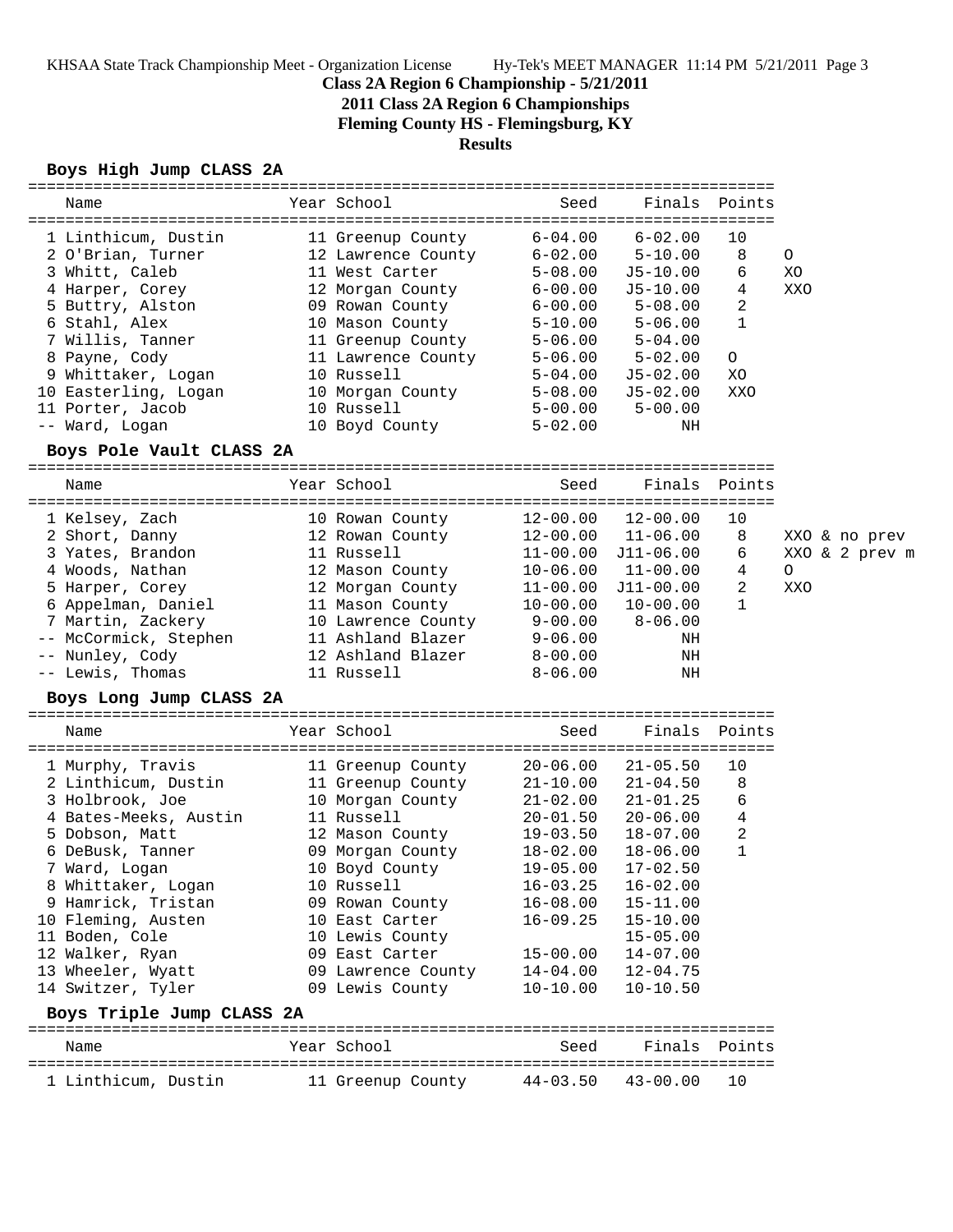### **Class 2A Region 6 Championship - 5/21/2011**

**2011 Class 2A Region 6 Championships**

**Fleming County HS - Flemingsburg, KY**

## **Results**

### **....Boys Triple Jump CLASS 2A**

| 2 O'Brian, Turner<br>3 Harris, Josh<br>4 Bates-Meeks, Austin<br>5 Townsend, D J<br>6 Stahl, Alex<br>7 Alderman, Ty<br>8 Whitt, Caleb<br>9 Ward, Logan<br>10 Fleming, Austen<br>11 Lung, Brandon<br>12 Burton, Jarrad<br>13 VanDeren, Joe<br>14 Switzer, Tyler<br>Boys Shot Put Wheelchair CLASS 2A | 12 Lawrence County<br>11 Mason County<br>11 Russell<br>11 Rowan County<br>10 Mason County<br>09 Rowan County<br>11 West Carter<br>10 Boyd County<br>10 East Carter<br>10 Lewis County<br>09 Morgan County<br>09 Russell<br>09 Lewis County | $42 - 07.00$<br>$38 - 09.25$<br>$40 - 10.00$<br>$39 - 10.00$<br>$38 - 07.50$<br>$35 - 05.00$<br>$35 - 05.00$<br>$36 - 10.50$<br>$33 - 07.75$<br>$29 - 00.00$<br>$30 - 00.00$<br>$36 - 00.00$<br>$21 - 01.00$ | $41 - 09.50$<br>$41 - 02.50$<br>$40 - 01.50$<br>$38 - 09.50$<br>$38 - 01.00$<br>$36 - 10.00$<br>$35 - 11.00$<br>$35 - 06.50$<br>$33 - 02.50$<br>$30 - 07.00$<br>$30 - 01.00$<br>$29 - 03.50$<br>$24 - 04.75$ | 8<br>6<br>$\overline{4}$<br>2<br>$\mathbf{1}$ |
|----------------------------------------------------------------------------------------------------------------------------------------------------------------------------------------------------------------------------------------------------------------------------------------------------|--------------------------------------------------------------------------------------------------------------------------------------------------------------------------------------------------------------------------------------------|--------------------------------------------------------------------------------------------------------------------------------------------------------------------------------------------------------------|--------------------------------------------------------------------------------------------------------------------------------------------------------------------------------------------------------------|-----------------------------------------------|
|                                                                                                                                                                                                                                                                                                    |                                                                                                                                                                                                                                            |                                                                                                                                                                                                              |                                                                                                                                                                                                              |                                               |
| Name                                                                                                                                                                                                                                                                                               | Year School                                                                                                                                                                                                                                | Seed                                                                                                                                                                                                         | Finals                                                                                                                                                                                                       |                                               |
| 1 Cannon, Lucas                                                                                                                                                                                                                                                                                    | Fleming County                                                                                                                                                                                                                             |                                                                                                                                                                                                              | $16 - 03.50$                                                                                                                                                                                                 |                                               |
| Boys Shot Put CLASS 2A                                                                                                                                                                                                                                                                             |                                                                                                                                                                                                                                            |                                                                                                                                                                                                              |                                                                                                                                                                                                              |                                               |
|                                                                                                                                                                                                                                                                                                    |                                                                                                                                                                                                                                            |                                                                                                                                                                                                              |                                                                                                                                                                                                              |                                               |
| Name                                                                                                                                                                                                                                                                                               | Year School                                                                                                                                                                                                                                | Seed                                                                                                                                                                                                         | Finals                                                                                                                                                                                                       | Points                                        |
|                                                                                                                                                                                                                                                                                                    |                                                                                                                                                                                                                                            |                                                                                                                                                                                                              |                                                                                                                                                                                                              |                                               |
| 1 Wallace, Cody                                                                                                                                                                                                                                                                                    | 12 Rowan County                                                                                                                                                                                                                            | 49-05.00<br>$43 - 04.00$                                                                                                                                                                                     | 48-03.00                                                                                                                                                                                                     | 10                                            |
| 2 Edwards, Travis<br>3 Cox, Josh                                                                                                                                                                                                                                                                   | 12 Russell                                                                                                                                                                                                                                 | $44 - 03.75$                                                                                                                                                                                                 | $45 - 09.75$                                                                                                                                                                                                 | 8<br>6                                        |
| 4 Sander, Jacob                                                                                                                                                                                                                                                                                    | 11 Boyd County<br>11 Lewis County                                                                                                                                                                                                          | $41 - 06.00$                                                                                                                                                                                                 | 45-04.75                                                                                                                                                                                                     | $\overline{4}$                                |
| 5 Dobson, Matt                                                                                                                                                                                                                                                                                     | 12 Mason County                                                                                                                                                                                                                            | $40 - 07.00$                                                                                                                                                                                                 | $40 - 08.50$<br>$40 - 04.75$                                                                                                                                                                                 | $\overline{a}$                                |
| 6 Holbrook, Travis                                                                                                                                                                                                                                                                                 | 12 Rowan County                                                                                                                                                                                                                            | $41 - 03.00$                                                                                                                                                                                                 | $40 - 00.00$                                                                                                                                                                                                 | $\mathbf{1}$                                  |
| 7 Whitt, Jordan                                                                                                                                                                                                                                                                                    | 10 Morgan County                                                                                                                                                                                                                           | $40 - 00.00$                                                                                                                                                                                                 | $38 - 05.25$                                                                                                                                                                                                 |                                               |
| 8 Gibbs, Troy                                                                                                                                                                                                                                                                                      | 12 Fleming County                                                                                                                                                                                                                          | $36 - 04.00$                                                                                                                                                                                                 | $35 - 02.25$                                                                                                                                                                                                 |                                               |
| 9 Tackett, Nick                                                                                                                                                                                                                                                                                    | 11 Greenup County                                                                                                                                                                                                                          | $35 - 05.00$                                                                                                                                                                                                 | $35 - 00.50$                                                                                                                                                                                                 |                                               |
| 10 Sauer, Tyler                                                                                                                                                                                                                                                                                    | 09 Mason County                                                                                                                                                                                                                            | $37 - 03.00$                                                                                                                                                                                                 | $34 - 11.25$                                                                                                                                                                                                 |                                               |
| 11 Stidham, Cade                                                                                                                                                                                                                                                                                   | 10 East Carter                                                                                                                                                                                                                             | $35 - 09.00$                                                                                                                                                                                                 | $34 - 07.25$                                                                                                                                                                                                 |                                               |
| 12 Fyffe, Trent                                                                                                                                                                                                                                                                                    | 12 Russell                                                                                                                                                                                                                                 | $36 - 06.50$                                                                                                                                                                                                 | $34 - 03.75$                                                                                                                                                                                                 |                                               |
| 13 Potter, Cole                                                                                                                                                                                                                                                                                    | 12 Greenup County                                                                                                                                                                                                                          | $35 - 01.00$                                                                                                                                                                                                 | $34 - 03.50$                                                                                                                                                                                                 |                                               |
| 14 Helms, Cody                                                                                                                                                                                                                                                                                     | 10 Ashland Blazer                                                                                                                                                                                                                          | $34 - 01.00$                                                                                                                                                                                                 | $34 - 00.00$                                                                                                                                                                                                 |                                               |
| 15 Adams, Tanner                                                                                                                                                                                                                                                                                   | 11 Ashland Blazer                                                                                                                                                                                                                          | $36 - 07.00$                                                                                                                                                                                                 | $33 - 10.25$                                                                                                                                                                                                 |                                               |
| 16 Adams, Timothy                                                                                                                                                                                                                                                                                  | 12 Lawrence County                                                                                                                                                                                                                         | $34 - 02.50$                                                                                                                                                                                                 | $31 - 11.25$                                                                                                                                                                                                 |                                               |
| 17 Fryman, Austin                                                                                                                                                                                                                                                                                  | 11 Fleming County                                                                                                                                                                                                                          | $32 - 08.00$                                                                                                                                                                                                 | $31 - 01.00$                                                                                                                                                                                                 |                                               |
| 18 Lewis, Gabe                                                                                                                                                                                                                                                                                     | 11 Morgan County                                                                                                                                                                                                                           | $28 - 00.00$                                                                                                                                                                                                 | $28 - 08.25$                                                                                                                                                                                                 |                                               |
| 19 Cox, Branden                                                                                                                                                                                                                                                                                    | 09 Boyd County                                                                                                                                                                                                                             | $30 - 05.00$                                                                                                                                                                                                 | $28 - 02.25$                                                                                                                                                                                                 |                                               |
| 20 Burchett, Jeffrey                                                                                                                                                                                                                                                                               | 10 East Carter                                                                                                                                                                                                                             | $28 - 07.00$                                                                                                                                                                                                 | $27 - 04.25$                                                                                                                                                                                                 |                                               |

### **Boys Discus Throw CLASS 2A**

| Name               |  | Year School       | Seed       |             | Finals Points |            |
|--------------------|--|-------------------|------------|-------------|---------------|------------|
|                    |  |                   |            |             |               |            |
| 1 Wallace, Cody    |  | 12 Rowan County   | $145 - 07$ | $134 - 07$  | 10            |            |
| 2 Holbrook, Travis |  | 12 Rowan County   | $116 - 10$ | $113 - 10$  | 8             |            |
| 3 Helms, Cody      |  | 10 Ashland Blazer | $96 - 03$  | $103 - 10$  | 6             | $100 - 02$ |
| 4 Fyffe, Trent     |  | 12 Russell        | $104 - 07$ | $J103 - 10$ | 4             | $99 - 09$  |
| 5 Cox, Josh        |  | 11 Boyd County    | $116 - 02$ | $101 - 09$  | 2             |            |